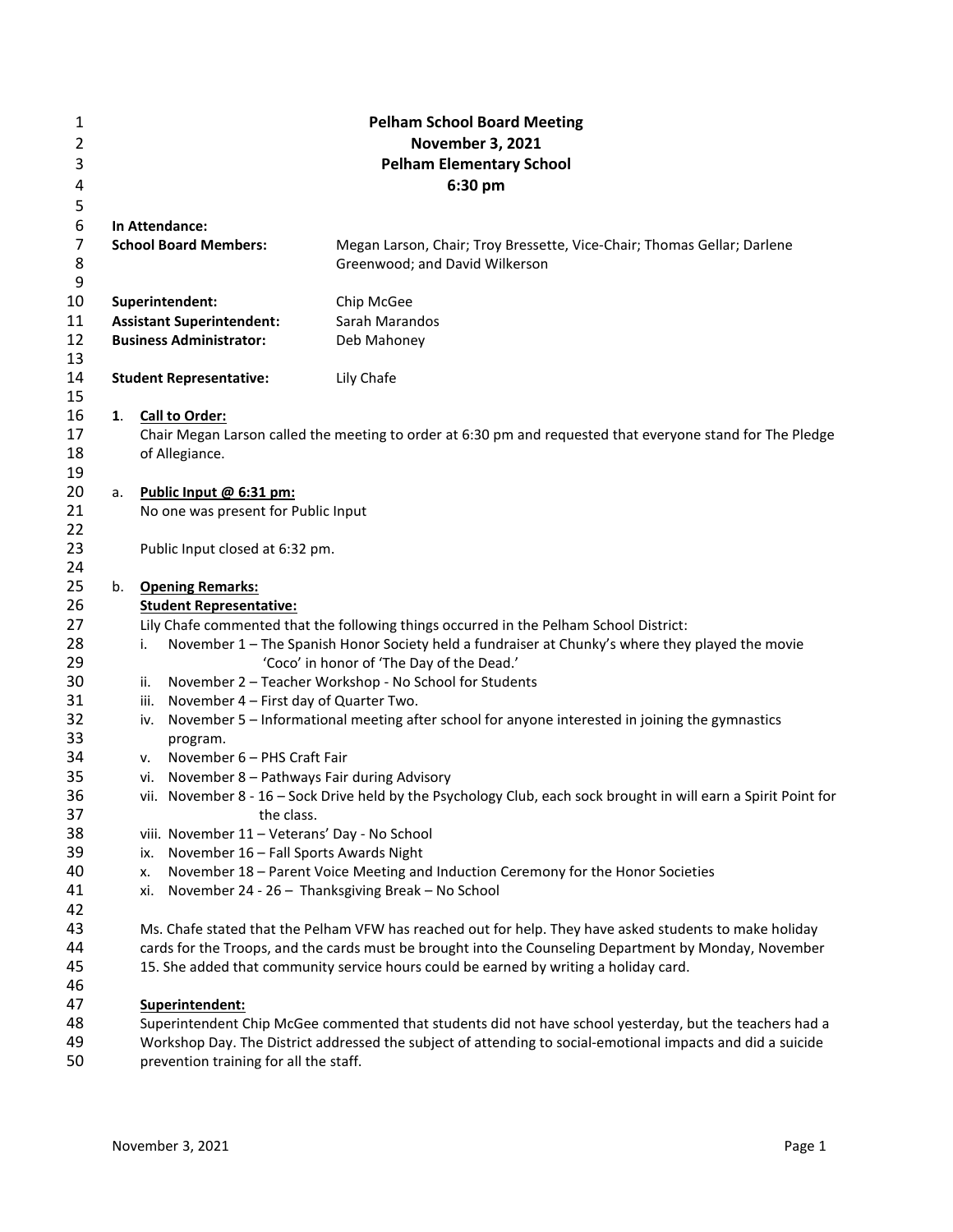- The District also had a trainer come in and discuss the 'Innovator's Compass.' The topic was about how to get unstuck when the original ideas came from technology. Dr. McGee mentioned that the topic was able to be used in different areas.
- By the middle of the afternoon, Pelham teachers were providing professional development to other Pelham teachers. Dr. McGee finds that teachers providing teachers with professional development is the highest quality way of sharing all the knowledge that is already in-house.
- Dr. McGee mentioned that construction trucks are ramping up. He noted that more trucks and more materials are coming in and out of PMS. He noted that people could see the outline of the new gym and Unified Arts space. Dr. McGee commented that, in the coming weeks, the natural gas line coming from the school to the SAU and Preschool Building is going to be disrupted by the foundation construction. The SAU and Preschool Building will switch to propane and move back to natural gas when the new natural gas line is in place.
- Dr. McGee commented on the PHS Showcase. He stated that the Showcase is an opportunity for prospective eighth-graders to learn about PHS. He noted that the Showcase allows PHS students and staff to showoff the school. Dr. McGee added that was one of his best days in the Pelham School District. Several parents reached out to Dr. McGee and stated they were very excited to have their students attend PHS next school year.

#### **2. Presentations:**

- a. No Presentation
- Chair Megan Larson commented that she received a request to change the order of the agenda. Ms. Larson stated that she wanted to make the Pelham Memorial School Building Project first. She requested a motion.
- Mr. Bressette made a motion to amend the agenda to have the Memorial School Renovation presentation first. Mr. Gellar seconded the motion. The motion passed (5-0-0)

## **3. Main Issues / Policy Updates:**

## a. **Pelham Memorial School Building Project**

- Superintendent Chip McGee mentioned that he appreciated the change in the agenda because it would allow 83 Principal Maghakian to go home a little sooner.
- Dr. McGee provided an update on the Pelham Memorial School Building Project. He stated that the District faces some challenges regarding the project and presented the School Board with a new presentation of the Memorial School Renovation.
- 89 Dr. McGee reviewed the Phases and requested that the School Board look at Phase 7. Phase 7 is currently planned to start in September 2023 and end in December 2023. He noted that he is not happy having to inform the Board that price escalation, supply chain challenges, and struggles with the architecture firm are causing the project to take four months longer to complete.
- Dr. McGee said that the District is already four months behind, three months into a project. He stated that the issues started with bar joists and added that a bar joist is a structural component used to frame floors or roofs. In the last four months, the lead time on bar joists has gone from six to eight weeks to a full year.
- The supply chain challenges required that the District adjust, and the District changed to steel for most of the school. He noted that because of financial reasons, they needed to keep the bar joists in the gymnasium. Dr. McGee stated that there is a cascade effect because the gymnasium will not be completed on time. He provided examples of the old gymnasium becoming the new cafeteria, but that cannot happen until the new gymnasium is completed. The old cafeteria will become the new library, but that cannot happen until the new
- cafeteria is completed.

November 3, 2021 **Page 2** Page 2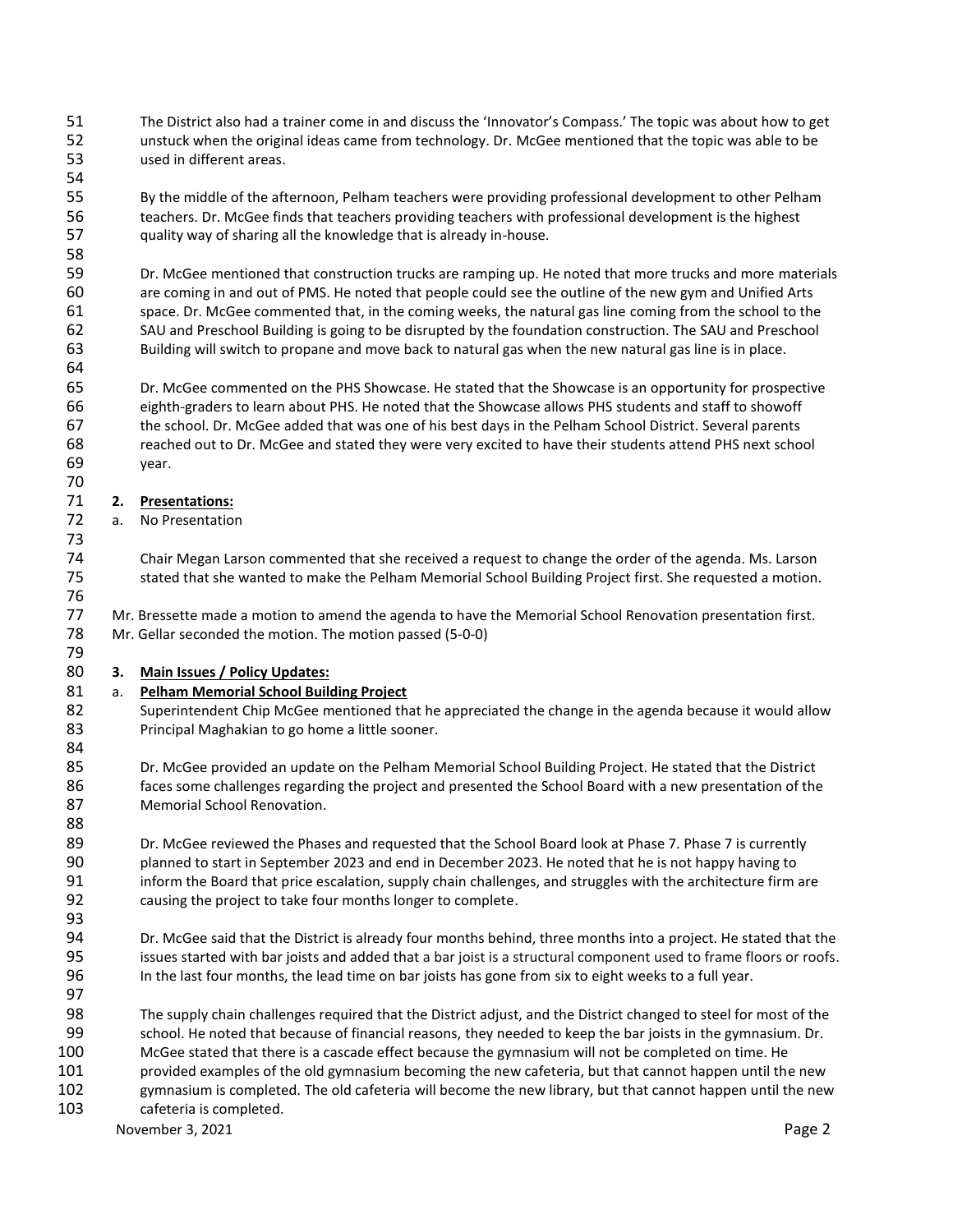Dr. McGee mentioned that the Building Committee had been apprised of the issue, the Project Management Team has been working hard to make sure no more delays occur, and that the School Board stays updated as needed.

- 108 i. Phase 1 – (Complete) Phase 1 consisted of mobilizing, site-enabling, and relocation of modular. ii. Phase 2 – Phase 2 consists of site-work (partial bus loop development, underground utilities, and septic fields).
- **a.** The bus loop pavement is underway.
- b. The septic fields have been loamed and seeded.
- **c.** The office trailer is in place.
- iii. Phase 3 Site Work, additional foundations & structures, and site utilities
- iv. Phase 4 Additions, the commencement of phased interior renovations
- v. Phase 5 Interior renovations & exterior improvements
- 117 vi. Phase 6 Phased interior renovation of existing one-story space and renovation of the gym
- vii. Phase 7 Delivery of new gym and final phase of the existing classroom wing
- Dr. McGee mentioned that the School District is facing significant challenges regarding the supply chain. Dr. McGee noted that he talked to the School Board about bar joists; the lead time on bar joists is over one year. The Project Management Team is working overtime on some value engineering ways of getting the same product.
- Vice-Chair Troy Bressette mentioned that he appreciated Dr. McGee answering why they are three months into the project and already four months behind. Mr. Bressette asked Dr. McGee to provide methods or initiatives to prevent a similar situation, such as tonight, three months down the road? Dr. McGee stated that this is a collaborative process between Bonnette, Page & Stone, Trident, Pelham School District, and Harriman Architects. He noted that they had given the responsibility for routine checking on deadlines to BP&S. The second change is to make sure documentation is complete. This allows the District to get bids out to companies who are interested in subcontracting work. Trident has taken over this responsibility. The third change, which is not complete, is that the Building Committee discussed meeting more frequently.
- 

 Mr. Gellar asked if this issue would affect the budget? Dr. McGee stated that price escalation and the supply chain challenge could affect the budget. Dr. McGee commented that he would ask that representatives from Trident, Harriman, and BPS attend the next School Board meeting and speak to Board regarding the issues if the Board would like. Dr. McGee noted that the District has a contract to renovate a school building for \$31,980,000 that will be a Pelham Middle School and a Full Middle School. He added that Trident knows that the contract has to be met. The Board agreed that they would like to meet with the representatives from BPS, Harriman, and Trident.

The School Board thanked Principal Stacy Maghakian for attending the meeting.

#### b. **March 2022 Warrant**

- The first session of the Annual Meeting is the Deliberative Session. The Deliberative Session will be at Sherburne Hall on Wednesday, February 9, 2022, at 7:00 pm. The second session of the Annual Meeting is the Official Ballot Voting. The Voting will occur in the PHS gymnasium on Tuesday, March 8, 2022, from 7 am 148 through 8 pm. Ms. Mahoney reviewed the three Warrant Articles.
- **Warrant Article One – School Board Election**
- To elect by ballot the following School District Officers:
- School Board Member 3-Year Term
- School Board Member 3-Year Term
- 

- 
-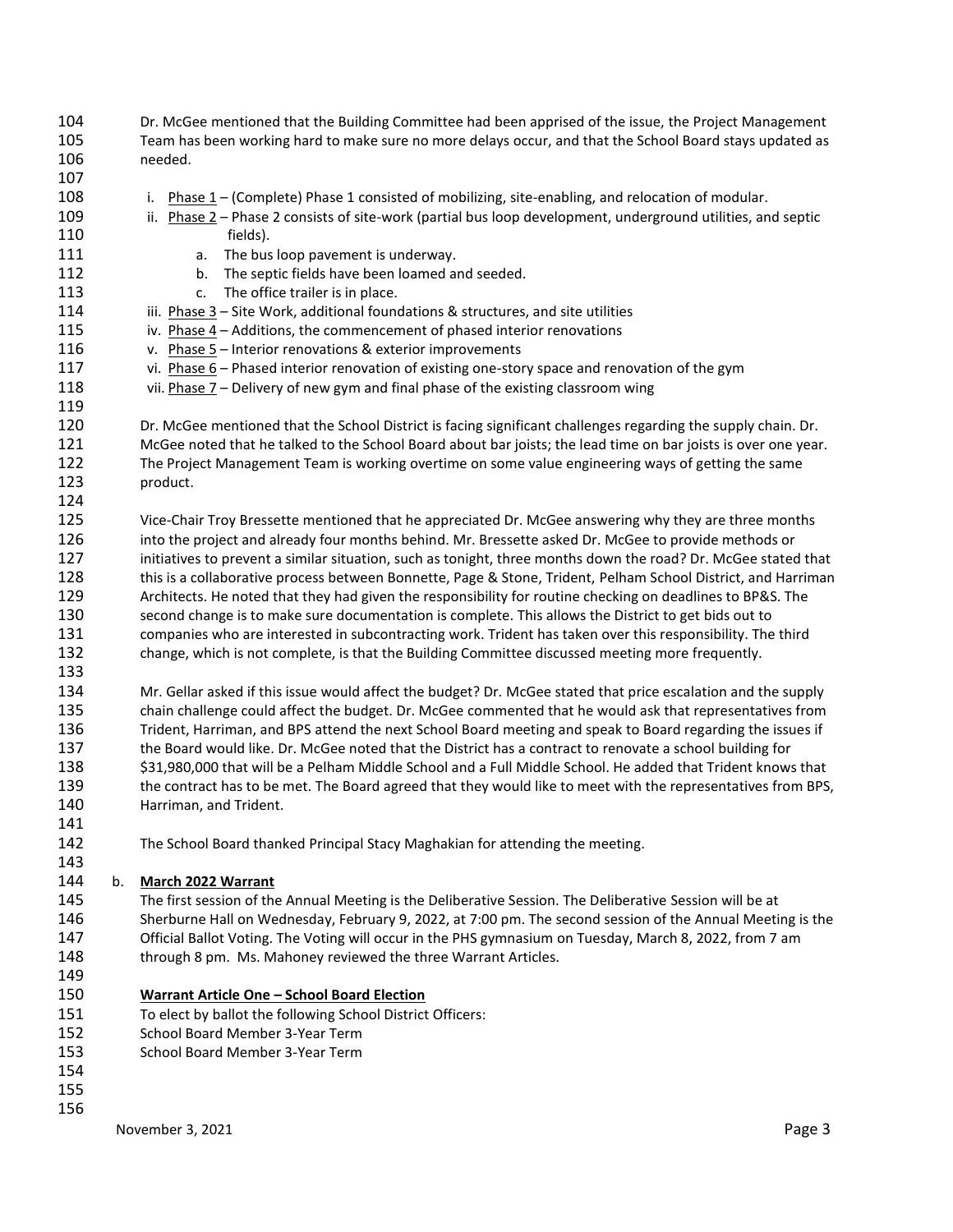#### **Warrant Article Two – Operating Budget**

- Business Administrator Deb Mahoney stated that there is no change since she read the Warrant Article. Ms. Mahoney noted that she had not had the opportunity to enter the Default Budget numbers and go through 160 the process on the DRA website.
- 

 Warrant Articles Two reads, 'Shall the Pelham School District raise and appropriate as an operating budget, not including appropriations by special warrant articles and other appropriations voted separately, the amounts set forth on the budget posted with the warrant or as amended by vote of the first session of the annual school district meeting, for the purposes set forth herein, totaling thirty-nine million, nine hundred forty-three thousand, four hundred fifteen dollars (\$39,943,415)?

- Should this article be defeated, the default budget shall be thirty-eight million, nine hundred ninety-five thousand, seven hundred thirty-four dollars, (\$38,995,734), which is the same as last year, with certain adjustments required by the previous action of the Pelham School District or by law; or the Pelham School Board may hold one special meeting, in accordance with RSA 40:13 X and XVI, to take up the issue of a revised operating budget only. (Majority vote required).'
- 

- Ms. Mahoney asked for the School Board to vote to approve Warrant Article Two.
- Mr. Gellar motioned to approve Article Two, the Warrant Article for the March 2022 Election Day. Mr. Bressette seconded the motion. The motion passed (5-0-0)

#### **Warrant Article Three – Solar**

- Warrant Articles Two reads, 'Shall the Pelham School District vote to authorize the School Board to enter into a long-term lease of School District property for the purpose of installing solar panels at no cost to the District but resulting in savings on the District's energy costs, all on such terms and conditions as the School Board determine are in the best interest of the District? (Majority vote required).'
- Ms. Mahoney mentioned that the modification to the Warrant Article was made as a result of the request 186 from the School Board, and the modification was provided to the District by legal counsel.
- Mr. Wilkerson and Mr. Bressette thanked Ms. Mahoney for adjusting the Warrant Article, and they also 189 thanked legal counsel for their efforts.
- Mr. Gellar asked what was happening with the addition of the phrase, 'at no cost to District'? Ms. Mahoney commented that the phrase 'entering into a long-term lease for the purpose of installing solar panels at no cost to District.' Ms. Mahoney stated that she asked legal counsel in the preparation of moving forward in the solar consideration. Legal counsel informed her that the cost of the long-term lease would be zero, and there will be no cost to the District to enter into the lease. She noted that the language was accurate, but there will be costs evaluating whether the District should or should not move forward with the lease. She added that there would also be a cost from legal counsel to review the agreement. The long-term lease, by itself, will have no additional costs associated with it.
- Ms. Mahoney mentioned that the phrase 'resulting in savings on the District's energy costs' was one of the three criteria that there will be savings for the District to proceed. Mr. Gellar stated that he was concerned that the language in Warrant Article was a promise that the School Board might not keep in the future. Dr. McGee commented that the School Board could not put forward a Warrant Article with a cost because the Warrant Article reads, 'at no cost to the District.'
- Ms. Larson asked if the Board agreed that the word 'determine' in the Warrant Article should end with an 's'? The Board agreed that the word should be 'determines.'
- 

November 3, 2021 **Page 4**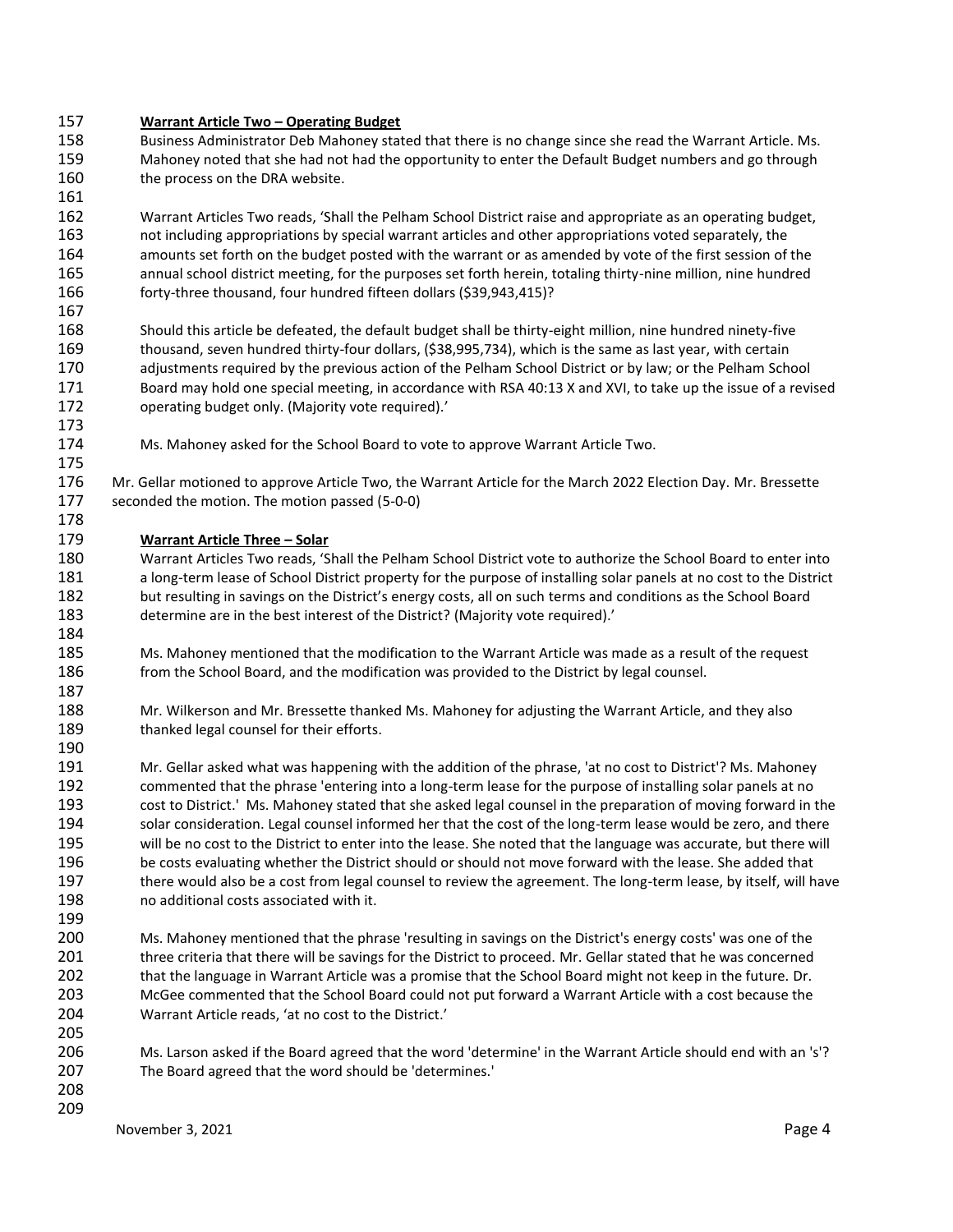Mr. Bressette made a motion to approve Article Three on solar, as amended. Mr. Wilkerson seconded the motion. The motion passed (5-0-0)

## c. **Pandemic Response:**

### i. **Key Takeaways Regarding the Pandemic**

 Superintendent Chip McGee mentioned that his key takeaway was that there were no significant changes. He noted that he was just going to highlight a few things.

Dr. McGee commented that staff and students had been administered 849 tests as of November 3.

 Dr. McGee noted that as of October 25, the eighth-grade upstairs team upstairs found a cluster and will 221 require masks until November 8. The weekly community-wide announcements regarding Covid-19 will now occur on Thursdays. The level of community transmission remains 'Substantial,' and the level of school impact is now 'Medium.'

#### ii. **Hillsborough County**

 The Covid-19 PCR test positivity as a 7-day average was 6.1% (Moderate) on October 20 and was 7.2% (Moderate) on November 3. The number of new infections per 100,000 population for the prior 14 days was 430 (Substantial) on October 20 and was 428 (Substantial) on November 3.

#### iii. **Town of Pelham**

 The Covid-19 PCR test positivity as a 7-day average was 2.6% (Minimal) on October 20 and was 3.3% (Minimal) on November 3. The number of new infections per 100,000 population for the prior 14 days was 431 (Substantial) on October 20 and was 311 (Substantial) on November 3. 311 equates to 44 people in Pelham with new positive cases of Covid-19.

#### iv. **Level of School Impact**

 Dr. McGee mentioned that the transmission within schools on November 3 was 'Medium.' The Pelham School District has excluded two students from PES; two students and a staff member from PMS; and two students from PHS; and two students from PHS. Dr. McGee noted that the District identified one cluster at the PMS in the eighth-grade upstairs team.

 He noted that the level of student absenteeism was 5.4% (Low) on October 20 and 5.7% (Low) on November 3. 5.7% The staff capacity on October 20 was considered 'Normal' and was considered 'Normal' on November 3. The 5.7% equates to 95 students absent out of 1,679 students.

#### v. **Transmission Within Schools**

 Dr. McGee commented that the grid recommends that the District remain using 'Masks and Distancing.' The current rule is that anyone within three feet of another individual for more than an incidental amount of time must wear a mask. Otherwise, masks are recommended but not required.

#### vi. **The Big Seven**

The District will continue to follow the big seven mitigation steps:

- a. Masks
- b. Distancing
- c. Hand Sanitation
- d. Screening
- e. Ventilation
- f. Vaccines
- g. PCR Testing
- 

 Mr. Gellar asked Dr. McGee if all the recovered students were back in school, or have any recovered students not returned? Dr. McGee stated that students who currently have tested positive have not been able to return

November 3, 2021 **Page 5**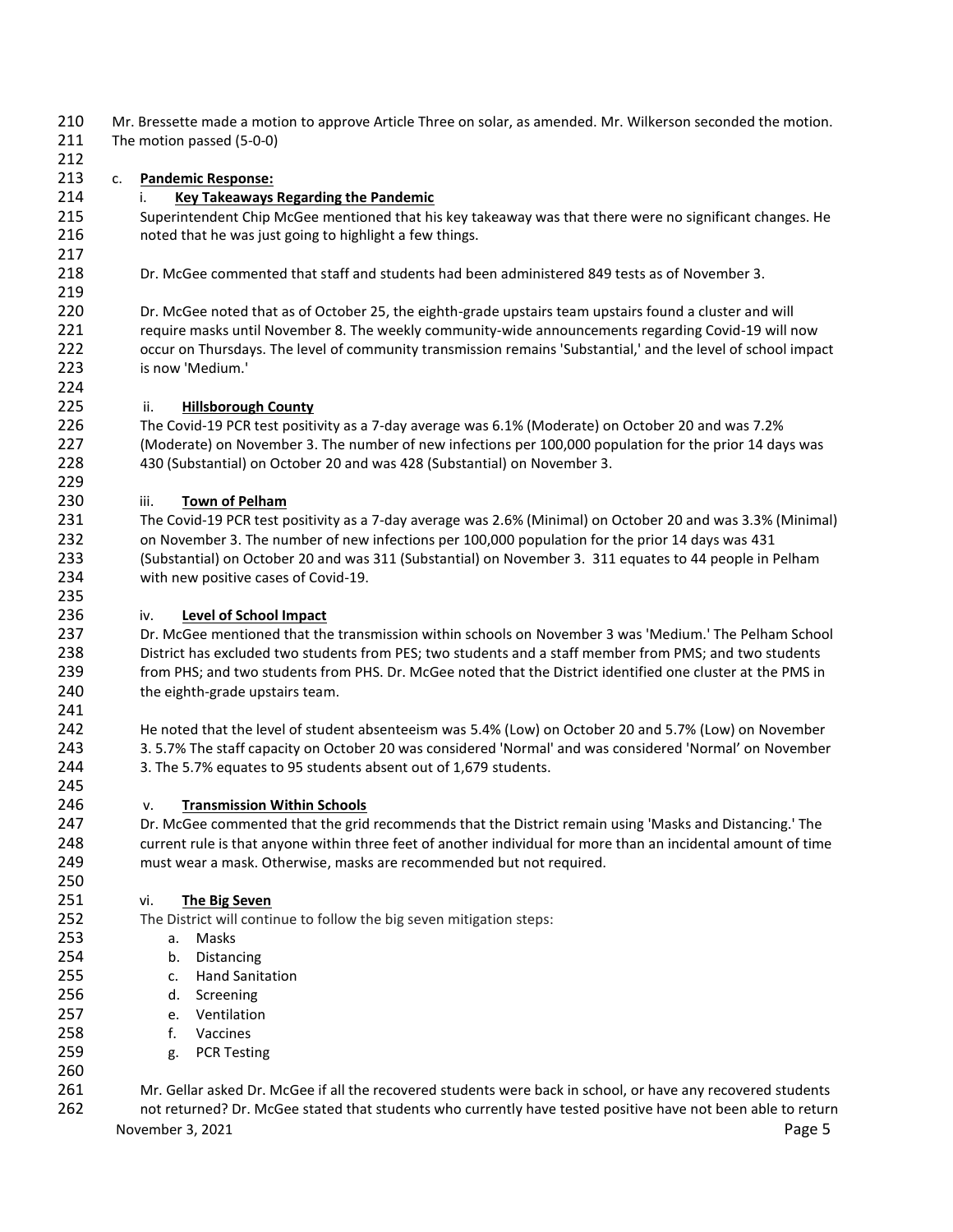- to school. He noted that six students have tested positive for Covid-19; two are from PHS, two are from PMS, and two are from PES. He added that there is one staff member from PMS who has tested positive.
- Dr. McGee mentioned that the information does not include asymptomatic students. These include students who have been sent home with a cold or a fever, but the District has not received a positive or negative test result. He added that these students are tracked in the attendance numbers.
- Mr. Wilkerson asked how the pandemic impacts the PLC, planning, and teachers' efforts to carry out their responsibilities other than the actual delivery of instruction? Dr. McGee commented that the pandemic is 272 stressing all the processes because the District has lost staff members for a period of time if they or a family member tested positive for Covid-19. He noted that at the same time, the staff had shown a remarkable amount of resilience.
- Mr. Wilkerson asked how the District is taking care of meals? Dr. McGee mentioned that the District has the 277 students sit in the cafeteria and eat their lunch. Because the students need to take off their masks to eat, the District has a tighter seating chart. He noted that PES has lunch by class and an empty table in between. In PMS, the students eat their lunch by advisory, and in PHS, the students are allowed to pick where they want to 280 eat, but they have to remain at the table.
- Mr. Wilkerson asked how many people supervise the students while they eat their lunch? Dr. Marandos mentioned that four people monitor the students.
- Ms. Greenwood commented that she knew the PMS cluster started upstairs, then went downstairs, and she wanted to know if the upstairs eighth-grade was the same class that previously had the cluster? Dr. McGee stated that the District identified a cluster in the eighth-grade downstairs class, and that ended. The District then identified a cluster in the eighth-grade upstairs class, and the students had to wear masks for 14 days since the last student with Covid-19 was in that cohort. He added that they were two separate clusters, and 290 the transmission might have been at school.
- Mr. Bressette mentioned that news came out today that provides the District with another mitigation tool to put in its toolbox soon. He asked if the District had done any work to set up a vaccination clinic for students ages 5 – 11? Dr. McGee thanked Mr. Bressette for the question and acknowledged that the information just came out today, so the District has not been able to do any affirmative work since this morning regarding a vaccination clinic.
- Dr. McGee commented that the District has run two vaccination clinics already and is currently running a weekly testing clinic. He noted that it is the District's intent on taking advantage of the news, and they will look to see which vendor they will use based on the convenience and organization of the District's end.

#### 301<br>302 d. **Easement:**

- Business Administrator Deb Mahoney mentioned that the District received a request from Liberty Utilities to grant an easement for underground equipment installed on the Memorial School property. The agreement grants Liberty Utilities (Granite State Electric) Corp. the right to install, own, operate, and properly maintain equipment on private property in order to provide electrical service in conjunction with the renovation project.
- Ms. Mahoney provided the Board members with a copy of the easement and stated that the Board would be noting Warrant Article 2 from the March 2021 vote. The Warrant Article authorized the School Board "to take any and all action necessary in connection therewith or to pass any other vote relative thereto, including but not limited to, the acquisition or conveyance of interests and real property necessary to complete the project."
-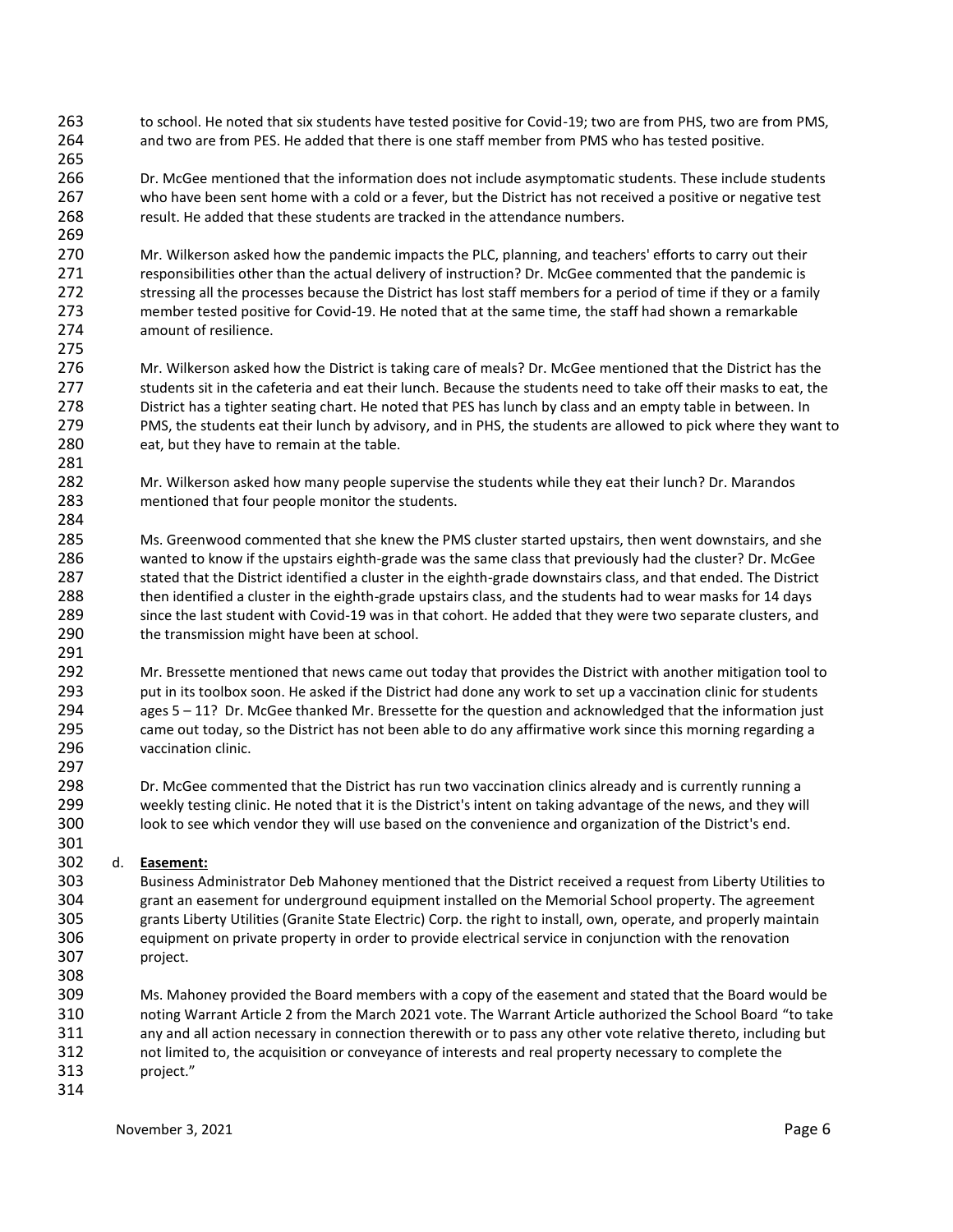| 315 |    | Mr. Bressette commented that the only reason the Board needs to entertain the easement is needing access |                        |                                                                                                                       |  |
|-----|----|----------------------------------------------------------------------------------------------------------|------------------------|-----------------------------------------------------------------------------------------------------------------------|--|
| 316 |    |                                                                                                          |                        | to utilities with the renovated Memorial School. Ms. Mahoney said that he was correct. She added that the             |  |
| 317 |    |                                                                                                          |                        | easement document requires each member of the Board to sign and a Notary Public.                                      |  |
| 318 |    |                                                                                                          |                        |                                                                                                                       |  |
| 319 |    |                                                                                                          |                        | Mr. Wilkerson made a motion to approve the easement agreement between the Pelham School District and                  |  |
| 320 |    |                                                                                                          |                        | Liberty Utilities (Granite State Electric) Corp., dated today, for underground electrical services to Pelham Memorial |  |
| 321 |    |                                                                                                          |                        | School. Mr. Bressette seconded the motion. The motion passed (5-0-0)                                                  |  |
| 322 |    |                                                                                                          |                        |                                                                                                                       |  |
| 323 |    |                                                                                                          |                        | Ms. Mahoney mentioned that she brought her Notary documentation with her to notarize it after the                     |  |
| 324 |    |                                                                                                          | meeting.               |                                                                                                                       |  |
| 325 |    |                                                                                                          |                        |                                                                                                                       |  |
| 326 | e. |                                                                                                          | <b>Policy Reviews:</b> |                                                                                                                       |  |
| 327 |    |                                                                                                          |                        | The School Board reviewed the policies below:                                                                         |  |
| 328 |    |                                                                                                          |                        |                                                                                                                       |  |
| 329 |    | i.                                                                                                       |                        | <b>First Reading:</b>                                                                                                 |  |
| 330 |    |                                                                                                          | а.                     | <b>EEAEA - Mandatory Drug &amp; Alcohol Testing - School Bus Drivers</b>                                              |  |
| 331 |    |                                                                                                          |                        |                                                                                                                       |  |
| 332 |    |                                                                                                          | b.                     | GBCD - Background Investigation and Criminal Check                                                                    |  |
| 333 |    |                                                                                                          |                        | The designee would be Assistant Superintendent Sarah Marandos. Dr. McGee mentioned that Section                       |  |
| 334 |    |                                                                                                          |                        | V is a State Statute. They are crimes that disallow a person from being an employee in a School                       |  |
| 335 |    |                                                                                                          |                        | District. He added that they are serious crimes. He will provide the Board with a copy of the list of                 |  |
| 336 |    |                                                                                                          |                        | crimes.                                                                                                               |  |
| 337 |    |                                                                                                          |                        |                                                                                                                       |  |
| 338 |    |                                                                                                          |                        | Mr. Wilkerson asked Dr. McGee if he must document why he took action on the Non-Section V                             |  |
| 339 |    |                                                                                                          |                        | offenses regarding this Policy? Dr. McGee stated that the actual criminal background check must be                    |  |
| 340 |    |                                                                                                          |                        | destroyed within 60 days. Dr. McGee added that people are only hired conditionally until the                          |  |
| 341 |    |                                                                                                          |                        | background check comes back. He can terminate the conditional employment without providing a                          |  |
| 342 |    |                                                                                                          |                        | reason.                                                                                                               |  |
| 343 |    |                                                                                                          |                        |                                                                                                                       |  |
| 344 |    |                                                                                                          |                        | Mr. Gellar asked Dr. McGee to confirm that any offenses under Section V require mandatory                             |  |
| 345 |    |                                                                                                          |                        | termination of employment in the State of New Hampshire, and Non-Section V is discretionary. Dr.                      |  |
| 346 |    |                                                                                                          |                        | McGee said Mr. Gellar was correct.                                                                                    |  |
| 347 |    |                                                                                                          |                        |                                                                                                                       |  |
| 348 |    |                                                                                                          | c.                     | JEB - Age of Entrance                                                                                                 |  |
| 349 |    |                                                                                                          |                        | Dr. McGee mentioned that this Policy would allow for exceptions regarding students entering                           |  |
| 350 |    |                                                                                                          |                        | Kindergarten and First-Grade. The Policy would allow for exceptions for students born in October and                  |  |
| 351 |    |                                                                                                          |                        | November if the parents were interested.                                                                              |  |
| 352 |    |                                                                                                          |                        |                                                                                                                       |  |
| 353 |    |                                                                                                          |                        | Mr. Bressette commented that he appreciated the proposed revision, because of the flexibility it                      |  |
| 354 |    |                                                                                                          |                        | provides.                                                                                                             |  |
| 355 |    |                                                                                                          |                        |                                                                                                                       |  |
| 356 |    |                                                                                                          |                        | Mr. Wilkerson asked if it was up to the State to decide at what age a student must attend school? Dr.                 |  |
| 357 |    |                                                                                                          |                        | McGee said that he was correct, but that law is under a different Policy. He added that he would                      |  |
| 358 |    |                                                                                                          |                        | bring a copy of the Policy to the Second Reading.                                                                     |  |
| 359 |    |                                                                                                          |                        |                                                                                                                       |  |
| 360 |    |                                                                                                          | d.                     | JLCJA - Emergency Plan for Sports-Related Injuries & Additional Protocols for Athletics Participation                 |  |
| 361 |    |                                                                                                          |                        | This Policy is a new State-wide requirement. Dr. McGee stated that this Policy would be a functional                  |  |
| 362 |    |                                                                                                          |                        | annex to Policy EOP (Emergency Operating Plan).                                                                       |  |
| 363 |    |                                                                                                          |                        |                                                                                                                       |  |
| 364 |    |                                                                                                          |                        | Ms. Larson asked what the line after coordinator was? Dr. McGee stated that there should not be a                     |  |
| 365 |    |                                                                                                          |                        | line after coordinator, and the word 'coordinator' should be deleted.                                                 |  |
| 366 |    |                                                                                                          |                        |                                                                                                                       |  |
| 367 |    |                                                                                                          |                        |                                                                                                                       |  |
|     |    |                                                                                                          |                        | Page 7<br>November 3, 2021                                                                                            |  |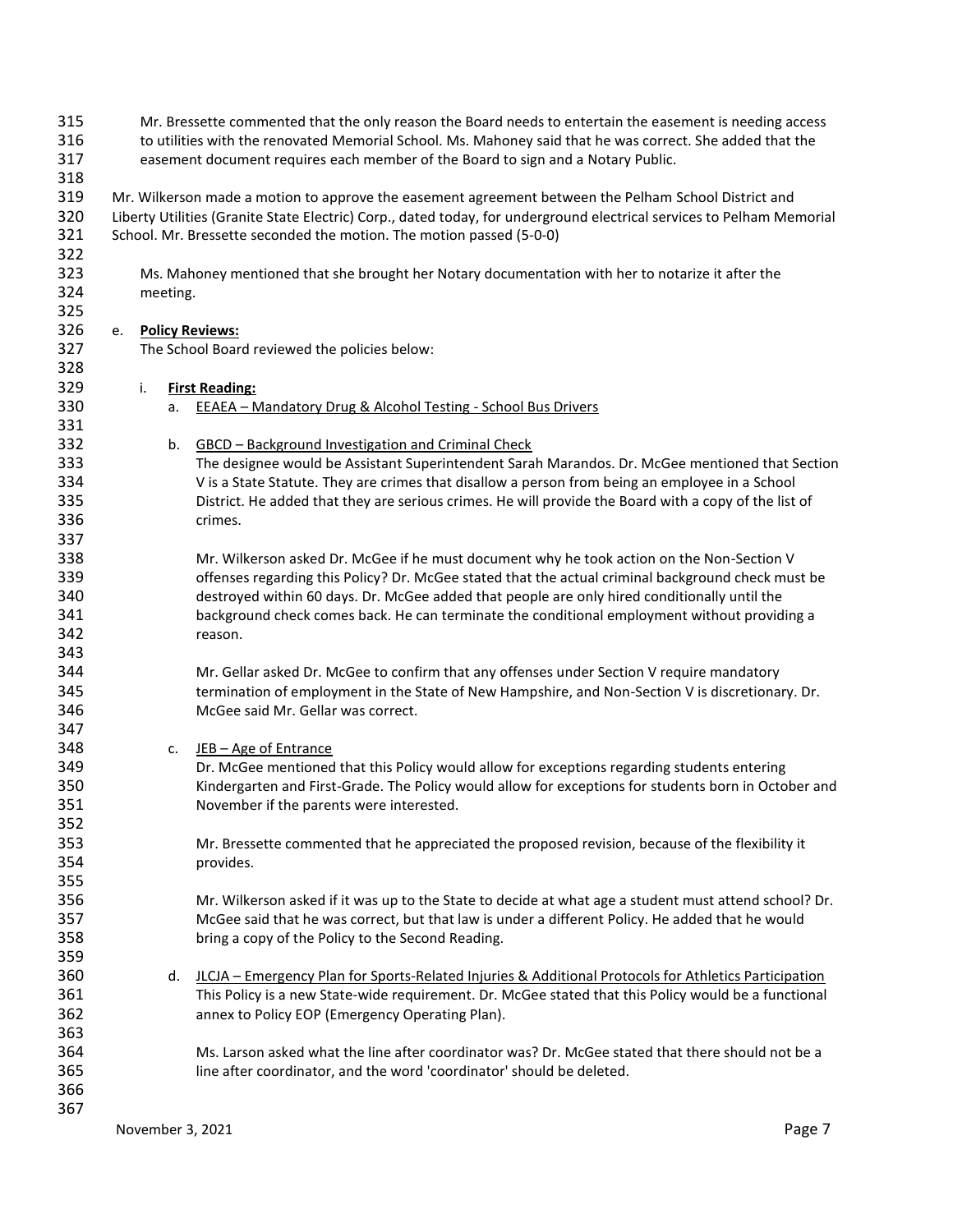| 368        |        | Ms. Larson asked what the different colors mean regarding the Policy? Dr. McGee stated that yellow is the |                                                                                                               |  |  |  |
|------------|--------|-----------------------------------------------------------------------------------------------------------|---------------------------------------------------------------------------------------------------------------|--|--|--|
| 369        |        | New Hampshire School Board Association recommendations, and green is Pelham School District language      |                                                                                                               |  |  |  |
| 370        | added. |                                                                                                           |                                                                                                               |  |  |  |
| 371        |        |                                                                                                           |                                                                                                               |  |  |  |
| 372        |        | ii.                                                                                                       | <b>Second Reading:</b>                                                                                        |  |  |  |
| 373<br>374 |        | a.                                                                                                        | No Second Reading                                                                                             |  |  |  |
| 375        | 4.     |                                                                                                           | <b>Board Member Reports:</b>                                                                                  |  |  |  |
| 376        |        | а.                                                                                                        | Ms. Greenwood stated that she is part of the Future Ready Committee and Technology Director Holly             |  |  |  |
| 377        |        |                                                                                                           | Doe sent out an email informing the members of the date for the next meeting. Ms. Greenwood                   |  |  |  |
| 378        |        |                                                                                                           | realized that she could not attend and informed Ms. Doe. Ms. Larson mentioned that if Ms.                     |  |  |  |
| 379        |        |                                                                                                           | Greenwood could not attend, her alternate should attend. Ms. Greenwood will contact Mr. Wilkerson             |  |  |  |
| 380        |        |                                                                                                           | with the date and time of the next Teacher Ready Meeting.                                                     |  |  |  |
| 381        |        |                                                                                                           |                                                                                                               |  |  |  |
| 382        |        | b.                                                                                                        | Ms. Larson commented that she attended the PHS Showcase briefly and thought it was a great event.             |  |  |  |
| 383        |        |                                                                                                           | She was happy to see the teachers and students attending the event, but Ms. Larson had to leave               |  |  |  |
| 384        |        |                                                                                                           | early to attend the Budget Committee meeting. The next Budget Committee meeting is on Thursday                |  |  |  |
| 385        |        |                                                                                                           | night, and they will vote on the School District's Budget. She added that a press release was sent out        |  |  |  |
| 386        |        |                                                                                                           | regarding the tax rate.                                                                                       |  |  |  |
| 387        |        |                                                                                                           |                                                                                                               |  |  |  |
| 388        | 5.     |                                                                                                           | Housekeeping:                                                                                                 |  |  |  |
| 389        | a.     |                                                                                                           | <b>Adoption of Minutes</b>                                                                                    |  |  |  |
| 390        |        | i.                                                                                                        | October 20, 2021 - Draft Public Minutes                                                                       |  |  |  |
| 391        |        |                                                                                                           |                                                                                                               |  |  |  |
| 392        |        |                                                                                                           | Mr. Bressette made a motion to approve the Pelham School Board Minutes from October 20, 2021. Mr. Gellar      |  |  |  |
| 393        |        |                                                                                                           | seconded the motion. The motion passed (4-0-1) (Ms. Greenwood abstained)                                      |  |  |  |
| 394        |        |                                                                                                           |                                                                                                               |  |  |  |
| 395        | b.     |                                                                                                           | <b>Vendor and Payroll Manifests</b>                                                                           |  |  |  |
| 396        |        | i.                                                                                                        | PAY209P<br>\$290,913.77                                                                                       |  |  |  |
| 397        |        | ii.<br>209                                                                                                | \$559,977.11                                                                                                  |  |  |  |
| 398        |        | iii.                                                                                                      | AP110321<br>\$634,252.98                                                                                      |  |  |  |
| 399        |        |                                                                                                           |                                                                                                               |  |  |  |
| 400        |        |                                                                                                           | Mr. Bressette made a motion to approve the Vendor and Payroll Manifests, as presented. Mr. Wilkerson seconded |  |  |  |
| 401        |        |                                                                                                           | the motion. The motion passed (5-0-0)                                                                         |  |  |  |
| 402        |        |                                                                                                           |                                                                                                               |  |  |  |
| 403        | c.     |                                                                                                           | <b>Correspondence &amp; Information</b>                                                                       |  |  |  |
| 404        |        | i.                                                                                                        | No Correspondence & Information                                                                               |  |  |  |
| 405        |        |                                                                                                           |                                                                                                               |  |  |  |
| 406        | d.     |                                                                                                           | <b>Enrollment Report</b>                                                                                      |  |  |  |
| 407        |        | i.                                                                                                        | Dr. McGee stated that he was pleased to see three new enrollments, one returning from homeschooling           |  |  |  |
| 408        |        |                                                                                                           | and one transferring into the Pelham School District.                                                         |  |  |  |
| 409        |        |                                                                                                           |                                                                                                               |  |  |  |
| 410        | e.     |                                                                                                           | <b>Staffing Updates</b>                                                                                       |  |  |  |
| 411        |        | i.                                                                                                        | Leaves:                                                                                                       |  |  |  |
| 412        |        | a.                                                                                                        | None                                                                                                          |  |  |  |
| 413        |        |                                                                                                           |                                                                                                               |  |  |  |
| 414        |        | ii.                                                                                                       | <b>Resignations:</b>                                                                                          |  |  |  |
| 415        |        |                                                                                                           |                                                                                                               |  |  |  |
|            |        | a.                                                                                                        | None                                                                                                          |  |  |  |
| 416        |        |                                                                                                           |                                                                                                               |  |  |  |
| 417        |        | iii.                                                                                                      | Nominations:                                                                                                  |  |  |  |
| 418        |        | a.                                                                                                        | None                                                                                                          |  |  |  |
| 419        |        |                                                                                                           |                                                                                                               |  |  |  |